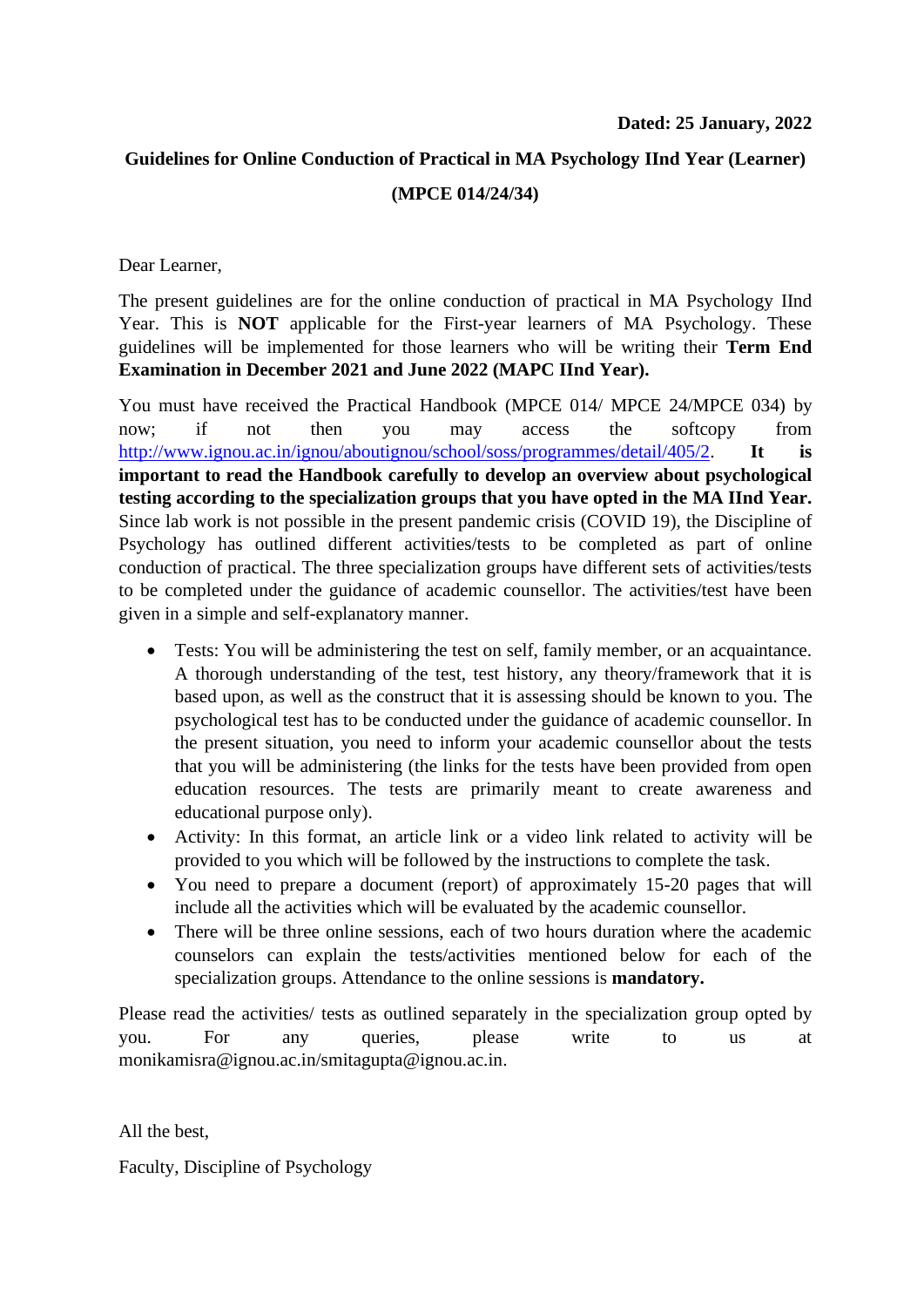# **TESTS AND ACTIVITIES RELATED TO EACH SPECIALIZATION**

# **GROUP A: CLINICAL PSYCHOLOGY (MPCE 014)**

#### 1. [Big Five Personality Test \(openpsychometrics.org\)](https://openpsychometrics.org/tests/IPIP-BFFM/)

The above link is related to the Personality test based on Five-Factor Model. It is for educational purpose and to learn about personality assessment. The test will be administered first on self and then on one of the family members/ acquaintance/friends/neighbor/colleagues. Self-administration is for your practice and to get acquainted with the test. While administering on self, you need to read the instructions carefully as mentioned in the test. When you administer the test on someone else, remember first to establish rapport and communicate that the responses will be kept confidential. Instructions will be given to the participant as mentioned in the test. The scores will be interpreted as per the norms indicated against the test.

Once the test is completed, you need to prepare a report based on the test administration. The report needs to be typed in word document. The test administered needs to be enclosed in the document. Follow the format for report preparation as has been mentioned in the Handbook. You may adapt to the present context wherever it is required, but overall refer to the format in the handbook (sequence to be followed).

#### **2. <https://www.rorschach.org/>**

Visit the above link related to Rorschach Inkblot Test. The link provides information about the ethical and professional use of Rorschach Inkblot Test. The link also has a 5-minute video clip about the Rorschach Inkblot Test. Read the content and watch the video clip carefully. Summarize the content in your own words and reflect on a case where it can be used as a stand-alone test or if it can be used with other tests to diagnose the symptoms (state your argument for both the conditions). In either case, the content should not be taken from the online material or your self-learning material verbatim. Type the summary and case where the test can be used in your own words.

3. You are aware that mental disorders are diagnosed with the help of DSM and ICD criteria. DSM-IV- TR is also mentioned in your self-learning material. DSM-5 was published by American Psychiatric Association in 2013. Now with the help of online or offline resources, discuss and figure out the key changes that have been made in DSM-5. The content should be coherently organized and not to be copied from any source.

#### 4. <http://indianmhs.nimhans.ac.in/Docs/Summary.pdf>

Visit the above link for National Mental Health Survey of India 2015-16. Summarize the key findings obtained by the survey with respect to mental disorders. Type the content and organize it coherently.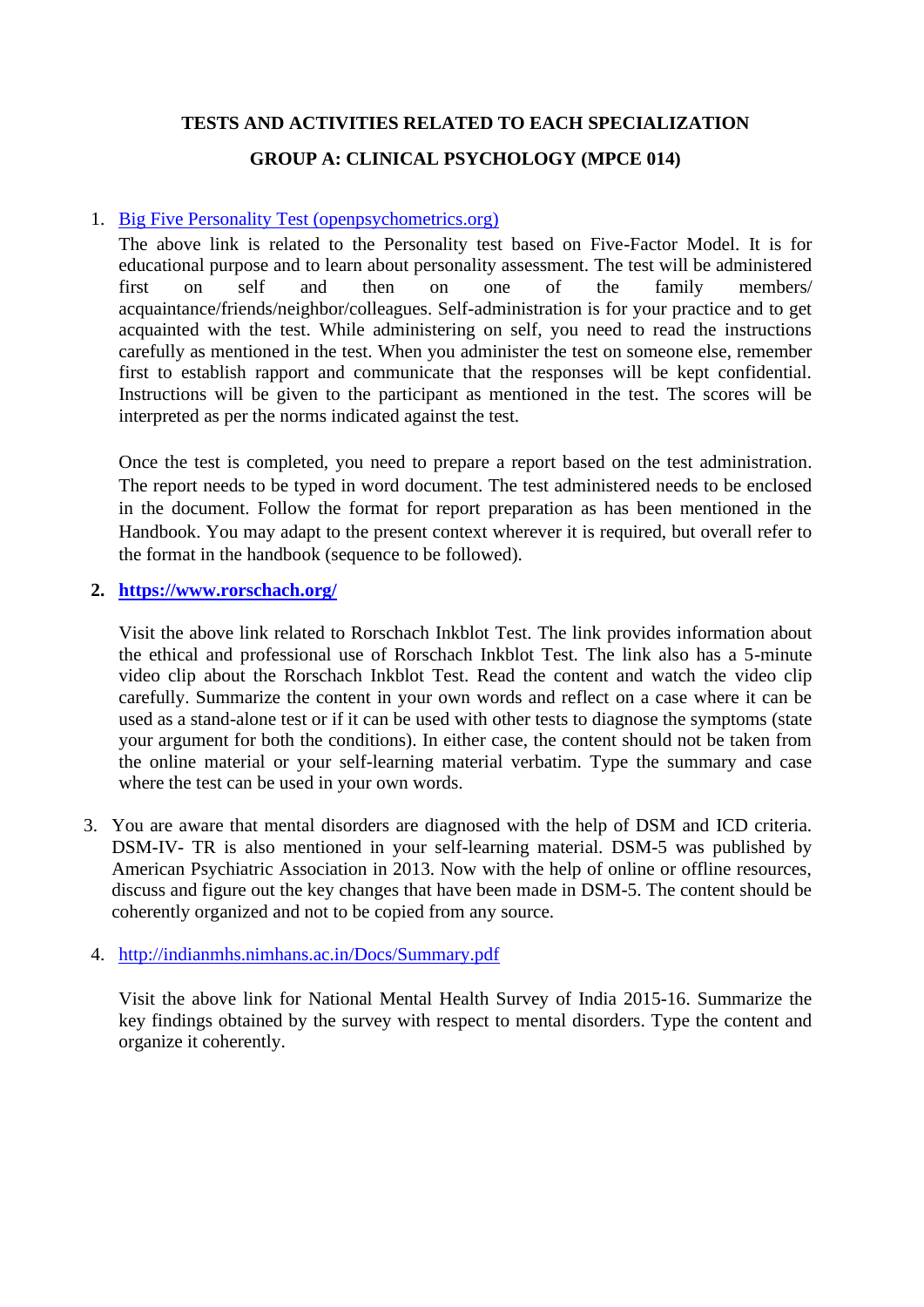5. Consider the following hypothetical case of Jai, a 30-year old man. He was brought to you (you as a counsellor) by his wife for psychological treatment.

Jai is a 30 year-old man who was working in the army and who was discharged of his duty in 2018, after serving his term in Afghanistan. His wife reported that since he returned from the posting, he has not been 'his original self'. And this has impacted their relationship also. Jai reports that he has difficulty in sleeping and when he sleeps, he has nightmares. He further says that he has undergone many traumatic and distressing experiences in his last posting which he is not sure of sharing it with anyone. He is irritable and spends his time alone. He becomes startled easily. In his present job, he is not able to perform his duties properly. He has vivid and intrusive memories of the traumatic experiences that he had which he declines to share with anyone and neither wants to meet anyone that reminds him of the experiences.

- a) Identify the disorder and its symptoms.
- b) What will you suggest for the psychological treatment for such disorder?

All the above five tests/activities need to be reported in one file (typed in word document) with proper Title page and Table of Contents mentioning the page numbers.

# **GROUP B: COUNSELLING PSYCHOLOGY (MPCE 024)**

#### 1. [Big Five Personality Test \(openpsychometrics.org\)](https://openpsychometrics.org/tests/IPIP-BFFM/)

The above link is related to the Personality test based on Five-Factor Model. It is for personal use only. The test will be administered first on self and then on one of the family members/ acquaintance/friends/neighbor/colleagues. Self-administration is for your practice and to get acquainted with the test. While administering on self, you need to read the instructions carefully as mentioned in the test. When you administer the test on someone else, remember first to establish rapport and communicate that the responses will be kept confidential. Instructions will be given to the participant) as mentioned in the test. The scores will be interpreted as per the norms indicated against the test.

Once the test is completed, you need to prepare a report based on the test administration. The report needs to be typed in word document. The test administered needs to be enclosed in the document. Follow the format for report preparation as has been mentioned in the Handbook. You may adapt to the present context wherever it is required, but overall refer to the format in the handbook (sequence to be followed).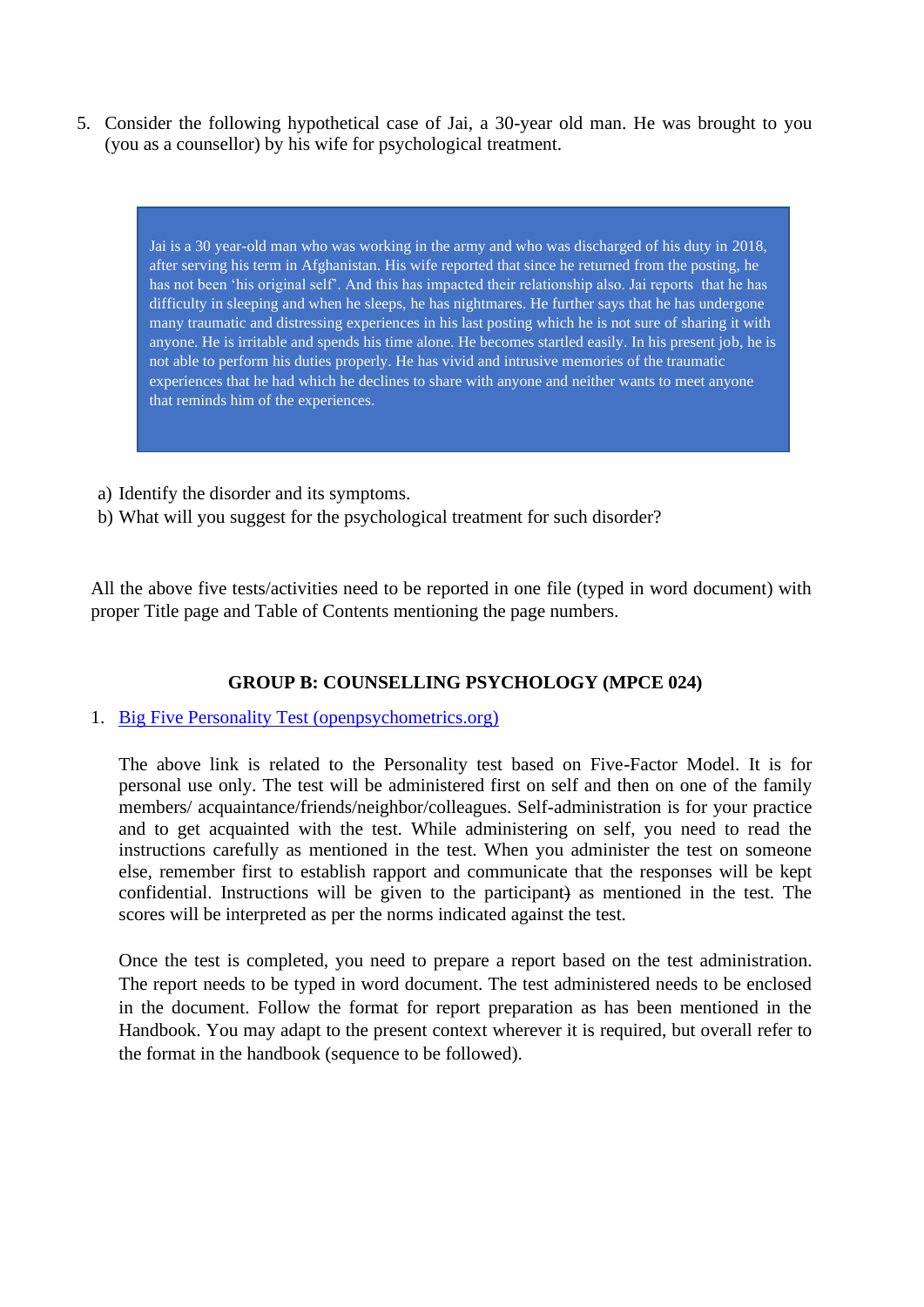2. <https://www.youtube.com/watch?v=idvdtvmvH1w&feature=youtu.be> [https://www.youtube.com/watch?v=dX\\_6WWWH8cw&feature=youtu.be](https://www.youtube.com/watch?v=dX_6WWWH8cw&feature=youtu.be)

Visit the above links and your next activity will be based on the video links. Prepared by NIMHANS, Bangalore on Mobile/Internet Addiction, the first video clip is approximately of 4-minutes while the second video clip is approximately of 44 minutes,

The video gives information about the signs of mobile/internet addiction, at-risk children, preventive measures that can be adopted by the caregiver, research and status of mobile/internet addiction.

In the light of the above videos, answer the following:

- o Is Internet disorder identified as a separate disorder?
- o What are the different names given to internet addiction?
- o Identify the probable causes of such behavioural addictions.
- o If you are placed as a School Counsellor, devise a plan for the parents of school children, especially from Class I to V, to handle the issue of mobile/internet addiction.
- 3. You are aware that mental disorders are diagnosed with the help of DSM and ICD criteria. DSM-IV- TR is also mentioned in your self-learning material. DSM-5 was published by American Psychiatric Association 2013. Now with the help of online or offline resources, discuss and figure out the key changes that have been made in DSM-5. The content should be coherently organized and not to be copied from any source.
- 4. Case History: This activity will be conducted in the format mentioned in the Handbook of Practical. Refer to Page. No. 10 of the Handbook for the Case History format. You may take Case History information from any of your acquaintance/ family member, who have faced any psychological problems during the present COVID crisis. Record the information of the Case History in your File.
- 5. Consider the following hypothetical case of Tanveer, a 17-year old boy. He was brought to you (you as a counsellor) by his mother for counselling and guidance.

Tanveer, is a 17-old year boy who completed his Class XII with average marks. He is an intelligent and hard-working student, however, for the last two years he has become disinterested in his studies. He is thoroughly dependent upon luck and fortune. Presently, he has been following someone on social media and started to meditate for long hours each day. The duration of meditation is somewhere between five-six hours everyday. Though, completely disinterested in studies, he has applied in various colleges and University of his city for an undergraduate programme. He wants to pursue Journalism, but his father wants him to pursue Law (father is a lawyer).

The mother has come to you for counselling and guidance for Tanveer.

- o How will you counsel and guide Tanveer?
- o What measures would you suggest for the family members?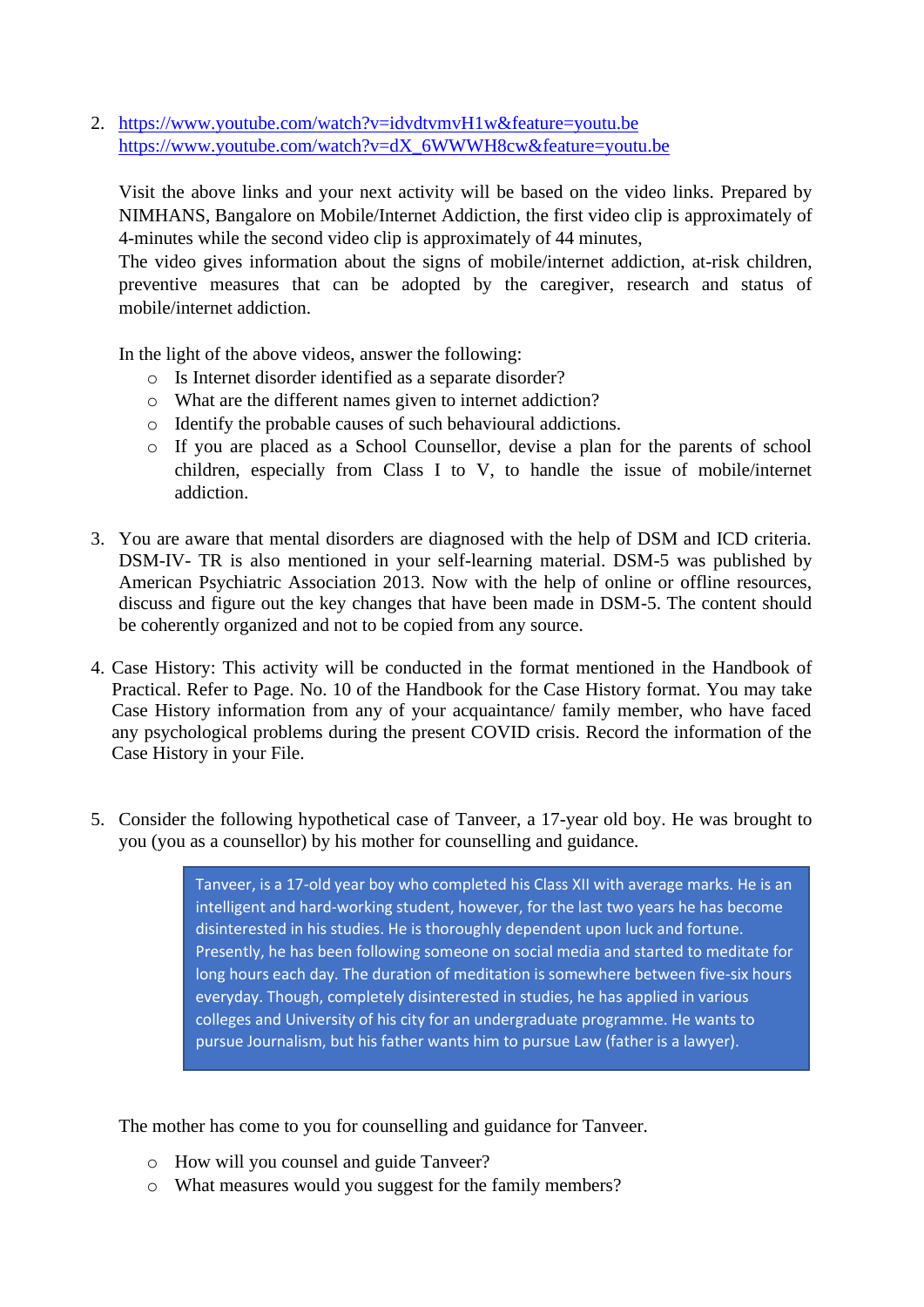All the above five tests/activities need to be reported in one file (typed in word document) with proper Title page and Table of Contents mentioning the page numbers.

#### **GROUP C: INDUSTRIAL AND ORGANIZATIONAL PSYCHOLOGY (MPCE 034)**

#### 1. [Big Five Personality Test \(openpsychometrics.org\)](https://openpsychometrics.org/tests/IPIP-BFFM/)

The above link is related to the Personality test based on Five-Factor Model. It is for personal use only. The test will be administered first on self and then on one of the family members/ acquaintance/friends/neighbor/colleagues. Self-administration is for your practice and to get acquainted with the test. While administering on self, you need to read the instructions carefully as mentioned in the test. When you administer the test on someone else, remember first to establish rapport and communicate that the responses will be kept confidential. Instructions will be given to the participant) as mentioned in the test. The scores will be interpreted as per the norms indicated against the test.

Once the test is completed, you need to prepare a report based on the test administration. The report needs to be typed in word document. The test administered needs to be enclosed in the document. Follow the format for report preparation as has been mentioned in the Handbook. You may adapt to the present context wherever it is required, but overall refer to the format in the handbook (sequence to be followed).

#### 2. [https://bhmt.org/wp-content/uploads/2016/04/BHMT\\_CC\\_Life-Values\\_Inventory.pdf](https://bhmt.org/wp-content/uploads/2016/04/BHMT_CC_Life-Values_Inventory.pdf)

Please follow the above link. The link will take you to a test that relates to the construct of decision-making. The test can be administered on self, family members, and acquaintance. However, if you administer the tool on someone else, do not forget to establish rapport and communicate that the responses will be kept confidential. Instructions will be given to the participant (if it is self-administered, then please read carefully) as mentioned in the test. The scores will be interpreted as per the norms indicated against the test.

Once the test is completed, you need to prepare a report based on the test administration. The report needs to be typed in word document. The test administered needs to be enclosed in the document. Follow the format for report preparation as has been mentioned in the Handbook. You may adapt to the present context wherever it is required, but overall refer to the format in the handbook (sequence to be followed).

# 3. [Conflict\\_Management\\_Styles\\_Assessment.pdf \(blake-group.com\)](http://blake-group.com/sites/default/files/assessments/Conflict_Management_Styles_Assessment.pdf)

Please follow the above link. The link gives access to Assessment of Conflict Management Styles. The scoring is indicated in the test as well as a brief description of conflict management styles are also mentioned. The test can be administered on self, family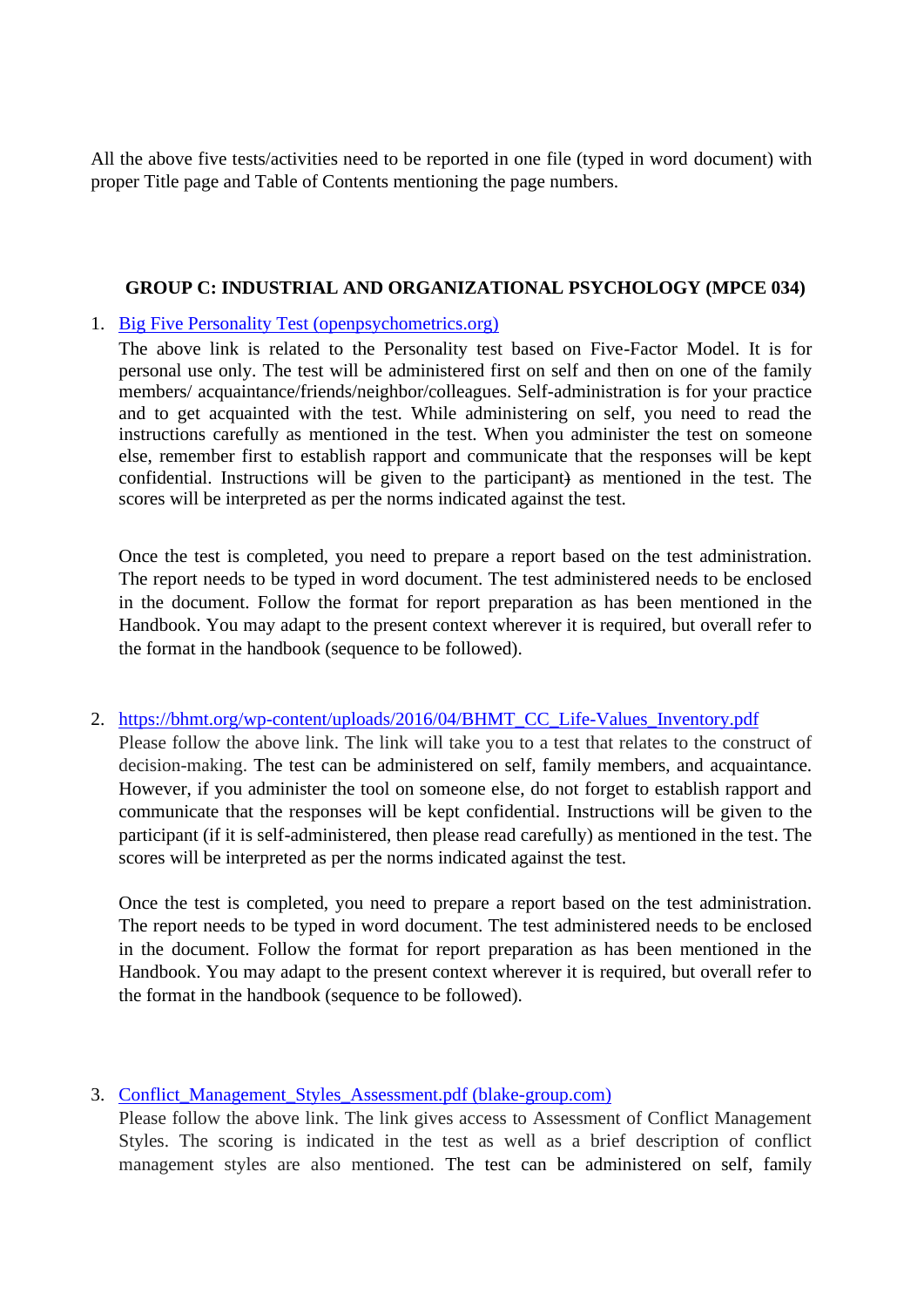members, and acquaintance. However, if you administer the tool on someone else, do not forget to establish rapport and communicate that the responses will be kept confidential. Instructions will be given to the participant (if it is self-administered, then please read carefully) as mentioned in the test. The scores will be interpreted as per the norms indicated against the test.

Once the test is completed, you need to prepare a report based on the test administration. The report needs to be typed in word document. The test administered needs to be enclosed in the document. Follow the format for report preparation as has been mentioned in the Handbook. You may adapt to the present context wherever it is required, but overall refer to the format in the handbook (sequence to be followed).

# 4. <http://www.mindgarden.com/documents/PerceivedStressScale.pdf>

Please follow the above link. The link gives access to Perceived Stress Scale. The scoring is indicated in the test as well as a brief description of perceived stress is also mentioned. The test can be administered on self, family members, and acquaintance. However, if you administer the tool on someone else, do not forget to establish rapport and communicate that the responses will be kept confidential. Instructions will be given to the participant (if it is self-administered, then please read carefully) as mentioned in the test. The scores will be interpreted as per the norms indicated against the test.

Once the test is completed, you need to prepare a report based on the test administration. The report needs to be typed in word document. The test administered needs to be enclosed in the document. Follow the format for report preparation as has been mentioned in the Handbook. You may adapt to the present context wherever it is required, but overall refer to the format in the handbook (sequence to be followed).

5. Consider the following hypothetical case of Ms.Preeti, employed in an organization.

. Ms. Preeti recently joined as a software engineer in a company. She was thrilled to get a job in this company. After few days of her joining, Mr. Raghav was also recruited at the equivalent post of Ms. Preeti in the same company. She was surprised to find that though Mr. Raghav had less work experience than her, he was getting a higher salary and benefits comparatively. After perceiving that despite of having more expertise, she was being rewarded less than Mr Raghav, she no more felt like giving her full efforts and dedication to the job. Due to her decrease in commitment, the company had to suffer in its service and productivity.

On the basis of the above case,

- 1. Outline the theory of motivation that you think deals with such social comparison at organizational level.
- 2. What are the remedies/ways that you would suggest to motivate Ms Preeti to reduce such perceived inequity?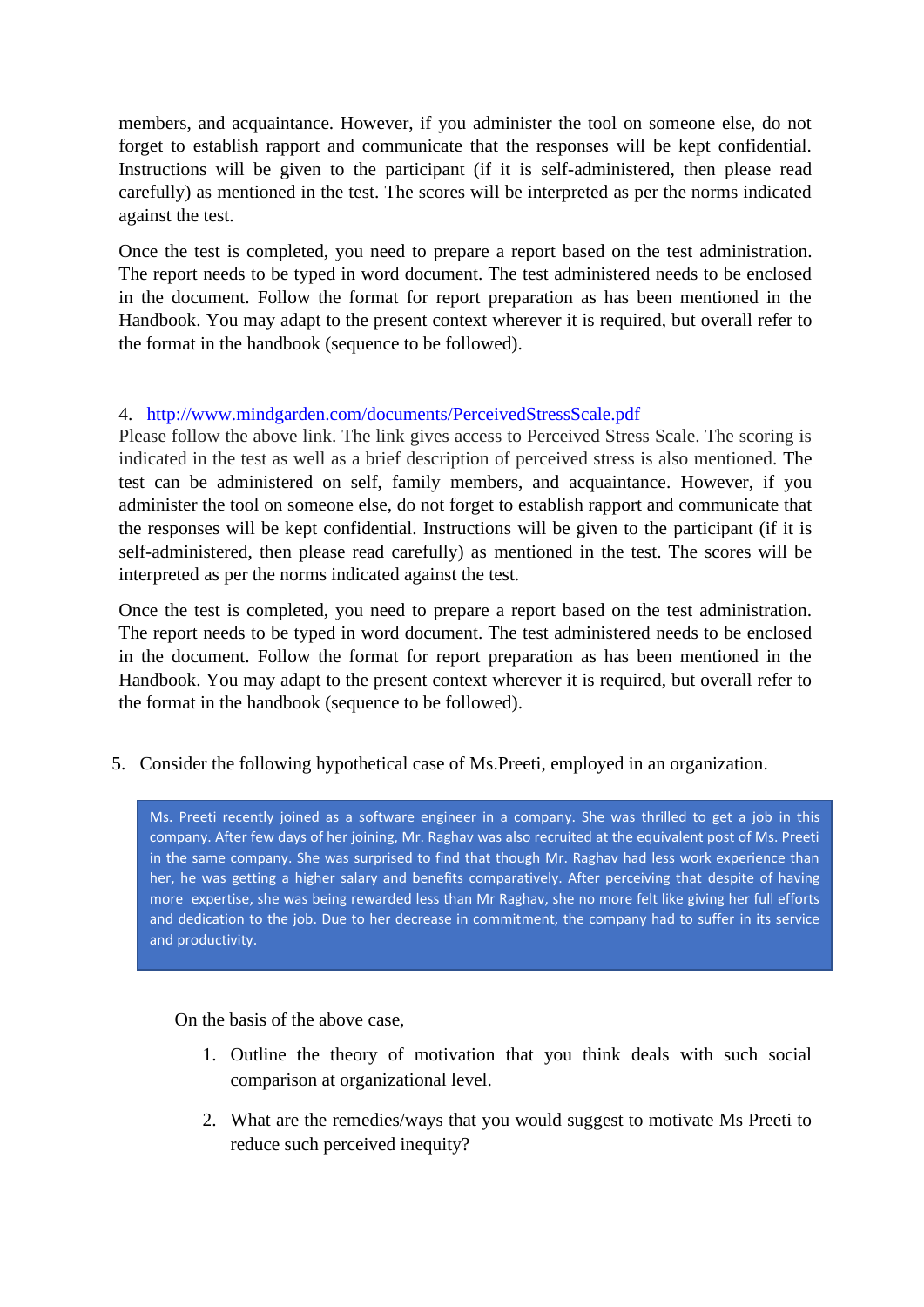All the above five tests/activities need to be reported in one file (typed in word document) with proper Title page and Table of Contents mentioning the page numbers.

**Evaluation:** The evaluation of the practical course will involve both internal as well as external assessment that carries 100 marks (refer table below). The internal evaluation by the academic counsellor will be of 50 marks (based on the attendance in online sessions, practical report, organized way of presenting the content, and overall understanding of the test/activity as reflected in the report). The External evaluation will further consist of 50 marks and will be based on the viva-voce conducted by the External Examiner as a Term End Examination. Pass percentage is 40 (consolidated).

| <b>Internal Evaluation</b>   |              |           | <b>External Evaluation</b> |  |
|------------------------------|--------------|-----------|----------------------------|--|
| Component                    | <b>Marks</b> | Component | <b>Marks</b>               |  |
| Presentation of content      | 50           | Viva Voce | 50                         |  |
| And overall Practical Report |              |           |                            |  |
| <b>Total</b>                 | 50           |           | 50                         |  |

# **Guidelines for Online Conduction of Practical in MA Psychology IInd Year (Academic Counsellor)**

# **(MPCE 014/024/034)**

Dear Academic Counsellor,

The present guidelines are for the online conduction of practical in MA Psychology IInd Year. This is **NOT** applicable for the First-year learners of MA Psychology. These guidelines will be implemented for those learners who will be writing their **Term End Examination in December 2021** and **January 2022.**

You must have access to the Practical Handbook (MPCE 014/ MPCE 24/MPCE 034); if not then you may access the softcopy from [http://www.ignou.ac.in/ignou/aboutignou/school/soss/programmes/detail/405/2.](http://www.ignou.ac.in/ignou/aboutignou/school/soss/programmes/detail/405/2) The Handbook presents an overview about psychological testing according to the specialization groups that is opted by the learner in MA IInd Year. Since lab work is not possible in the present pandemic crisis (COVID), the Discipline of Psychology has outlined different activities/tests to be completed as part of online conduction of practical. The three specialization groups have different sets of activities/tests to be completed under your guidance. The activities/test have been given in a simple and self-explanatory manner.

• Tests: About the test, test history, any theory/framework that it is based upon, as well as the construct that it is assessing need to be explained to the learner. The